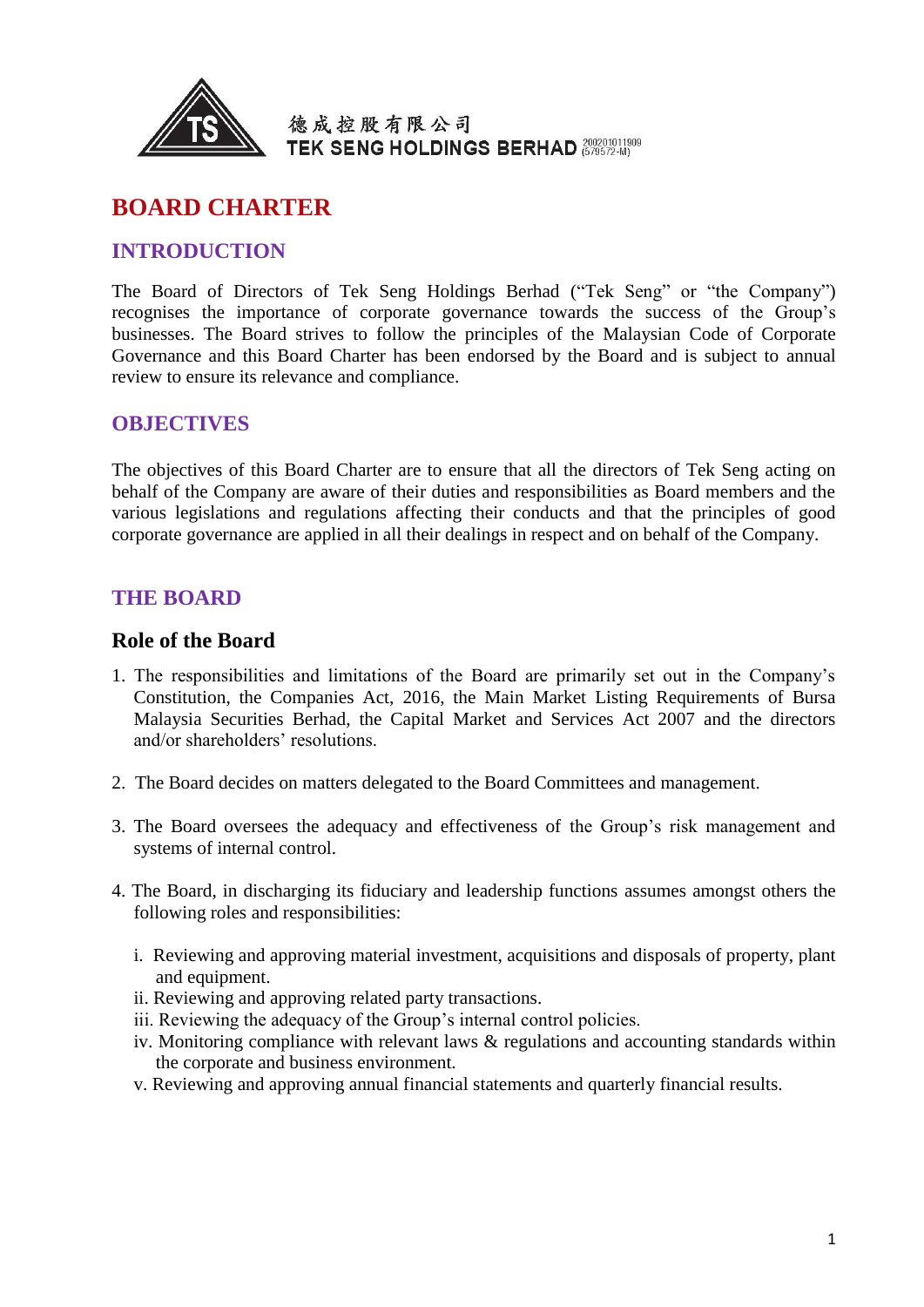

### **Role of Chairman**

- 1. The Chairman ensures Board effectiveness, monitoring the implementation of the Board's policies and decisions, corporate affairs and overall financial performance of the Group;
- 2. The Chairman ensures the Management provides accurate, timely and clear information to members of the Board.
- 3. The Chairman determines and develops the Group's strategy and overall business and commercial objectives;
- 4. The Chairman ensures orderly conducts and proceedings of meetings of the Company.
- 5. The Chairman is the spokesperson of the Company and he facilitates effective communications between the shareholders and the Directors and ensures shareholders have adequate opportunity to air their views and obtain answers to their queries.
- 6. The Chairman gives full consideration to succession planning for directors and other senior executives in the course of its work, taking into account the challenges and opportunities facing the company, and what skills and expertise are therefore needed on the Board in the future.

## **Role of the Managing Director**

- 1. The Managing Director leads the management in the operations and has overall responsibility over the operation units and organisational effectiveness;
- 2. The Managing Director is responsible for the operations of sales and marketing divisions and expansion of the overseas market for the Group;
- 3. The Managing Director is responsible for maintaining a friendly work environment and develops organisation culture, values and reputation in its markets;
- 4. The Managing Director assists the Chairman by providing his input in relation to important strategic issues facing the business;
- 5. The Managing Director reports to the Chairman and regularly updated the Chairman on the business and affairs of the Group.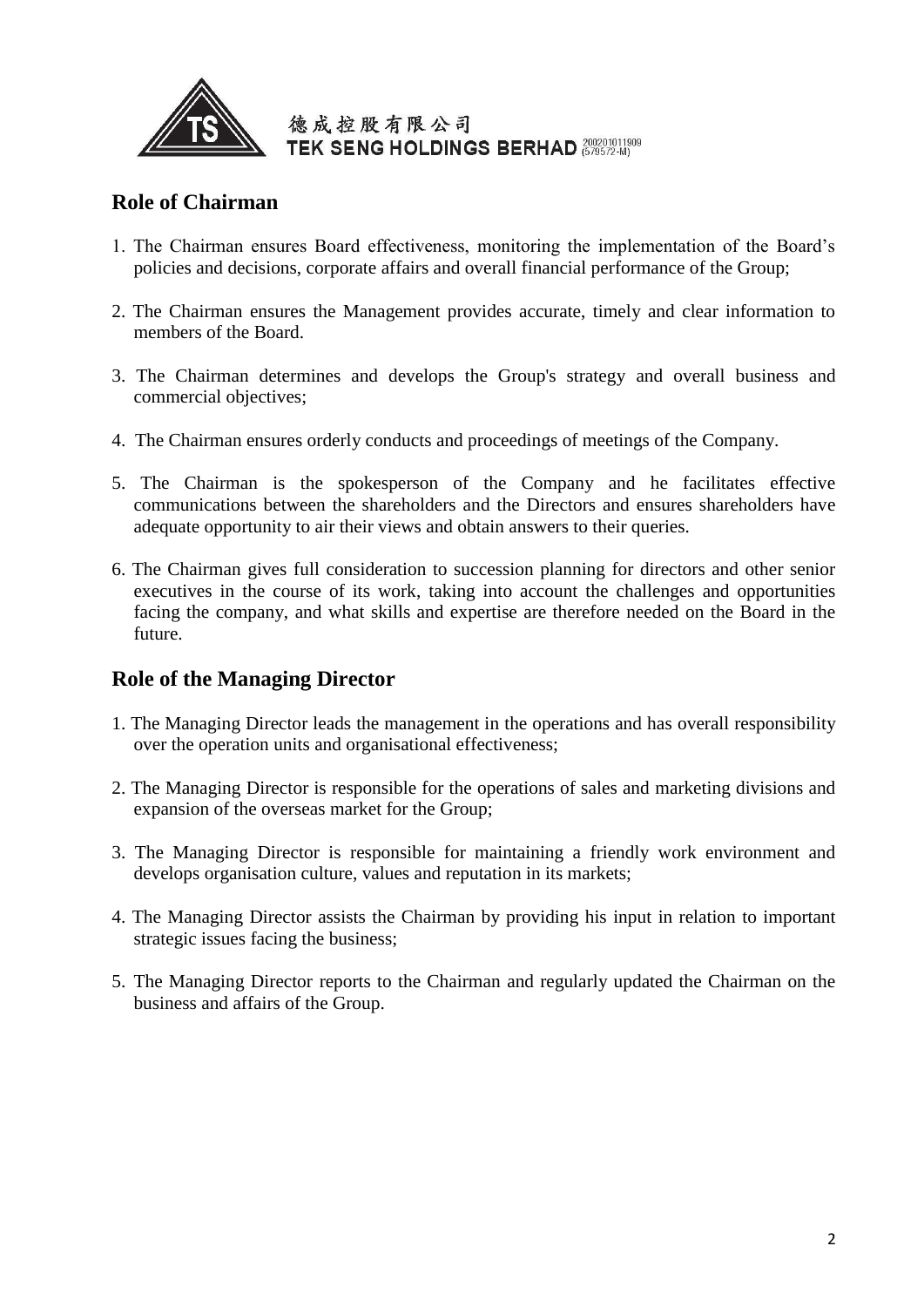

## **Role of the Other Executive Directors**

- 1. The Executive Directors assist the Managing Director in the execution of daily operation and short-midterm planning of the Group.
- 2. The Executive Directors provide guidance and mentoring to the management.
- 3. The Executive Directors develops and maintain staff morale in a motivational working environment whereby all employees are motivated to achieve their goals and objectives.
- 4. The Executive Directors ensures the efficient and effective administration of all departments and functions.

## **Role of the Independent Directors (ID)**

- 1. The Independent Directors provide the relevant checks and balances and ensuring corporate governance are applied in the Board's decision making taking into consideration the interests of the shareholders and other stakeholders.
- 2. The Independent Directors provide independent views and advice taking into account the interests of the Group, shareholders and other stakeholders in which the Group conducts its business.

### **Role of Board Committees**

The Board has established three (3) Board Committees to assist the Board in discharging its responsibilities namely as follows:

- i. Audit & Risk Management Committee
- ii. Nominating Committee
- iii. Remuneration Committee

The Board Committees are governed by the following Terms of Reference respectively been approved by the Board: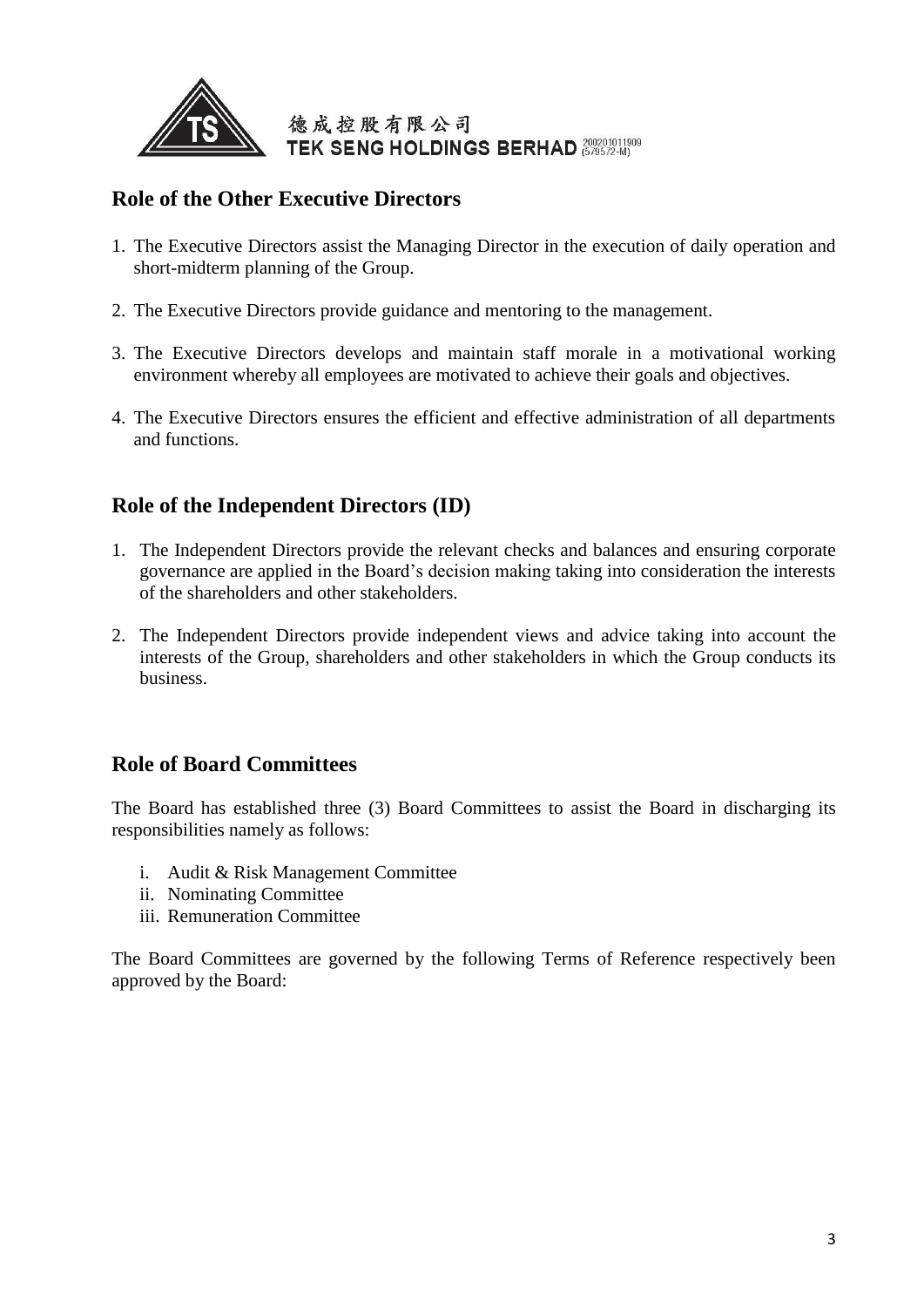

### **TERMS OF REFERENCE OF AUDIT & RISK MANAGEMENT COMMITTEE**

#### **1) Appointment / Composition:**

- 1.1 The members of the Committee shall be appointed by the Board.
- 1.2 The Committee shall consist of not less than three (3) members of whom:
	- a) all members of the Committee must be Non-Executive Directors with a majority of them being Independent Directors;
	- b) at least one (1) member of the Committee:
		- i) must be a member of the Malaysian Institute of Accountants; or
		- ii) if he is not a member of the Malaysian Institute of Accountants,
		- a) he must have at least three (3) years' working experience; and
			- he must have passed the examinations specified in Part I of the First Schedule of the Accountants Act, 1967; or
			- he must be a member of one (1) of the associations of accountants specified in Part II of the First Schedule of the Accountants Act, 1967; or
			- iii) he fulfils such other requirements as prescribed or approved by Bursa Securities.
	- c) all members of the Committee should be financially literate.
- 1.3 No Alternate Director shall be appointed as a member of the Committee.
- 1.4 An Independent Director who is a former key audit partner of the existing Company's External Auditors shall not be a member of the Committee unless his tenure as a director of the Company is above three (3) years (cooling-off period).
- 1.5 The Chairman of the Committee shall be appointed by the members of the Committee among their numbers who is an Independent Director.
- 1.6 The Board shall, within three (3) months of a vacancy occurring in the Committee which result in the number of members reduced to below three (3), appoint such number of new members as may be required to make up the minimum number of three (3) members.

### **2) Meetings**

2.1 Meetings shall be held not less than four (4) times in a year. In addition, the Chairman of the Committee may call a meeting of the Committee if a request is made by any Committee members, the Company's Executive Chairman or the Managing Director of the Company.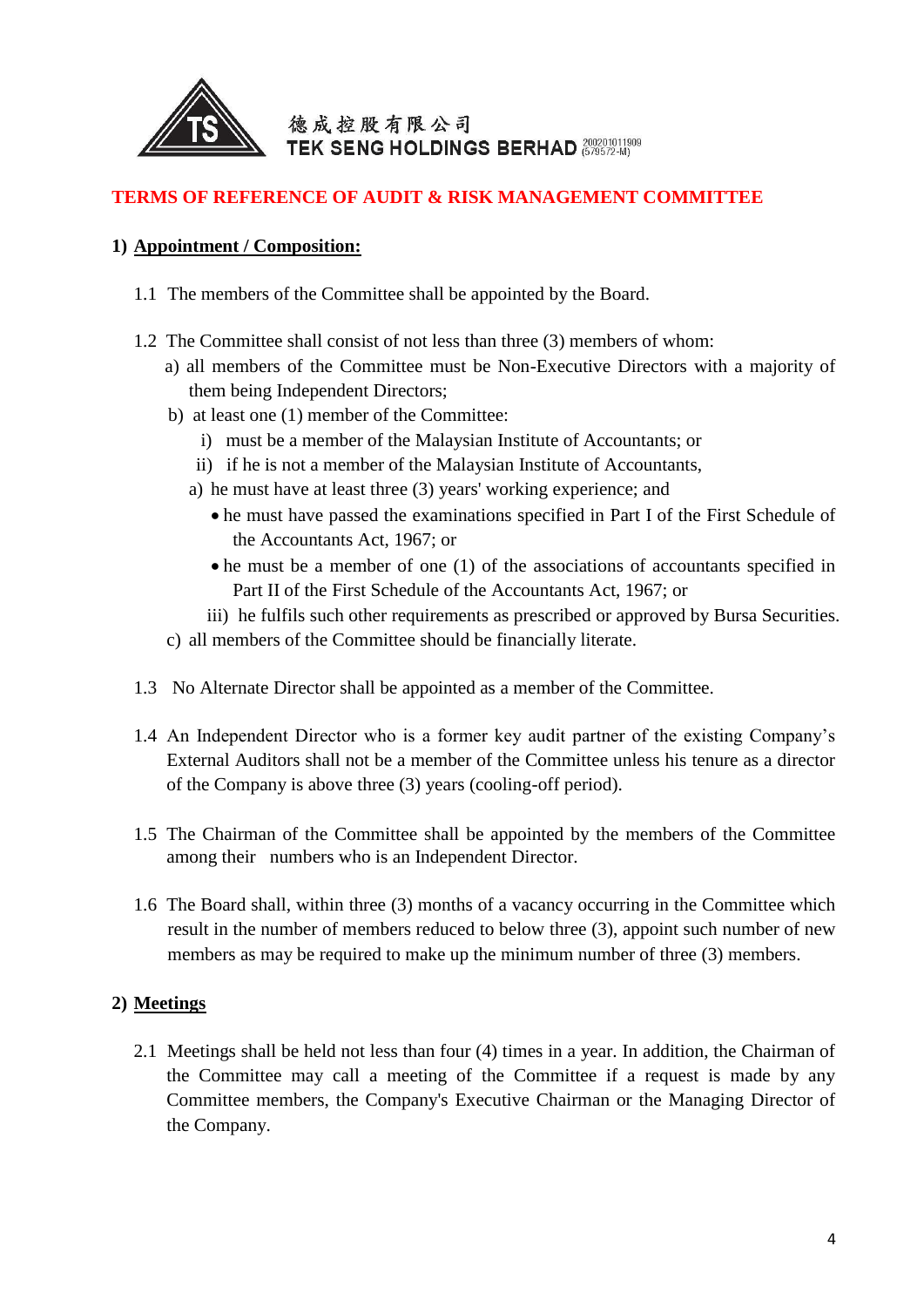

- 2.2 The Committee may also be able to convene meetings with the External Auditors, the Internal Auditors or both, excluding the attendance of other Directors and employees of the Group, whenever deemed necessary. The Committee should meet with the External Auditors without presence of the Executive Directors and management at least twice a year.
- 2.3 The quorum of a meeting shall be two (2) members with a majority of members present must be Independent Directors. The Company Secretary or any representative of the Secretary shall be the Secretary of the Committee.
- 2.4 The Committee may invite any directors, management, auditors or any consultants and advisers from time to time to attend the meeting depending on the nature of the subject under review.
- 2.5 The Chairman of the Committee should on a continuous basis, meet with the senior management, namely Executive Chairman, the Managing Director, the Internal and External Auditors in order to be kept informed of matters affecting the Company.
- 2.6 The Committee may resolves and approves certain ad-hoc matters via circular resolutions provided that the circular resolutions are drawn up with detailed information and must be signed by all members of the Committee.

## **3) Authority**

- 3.1 The Committee is authorised by the Board to carry out the duties set out under section 3.2.
- 3.2 The Committee shall, whenever necessary and reasonable for the performance of its duties and in accordance with the procedures to be determined by the Board and at the Company's cost:
	- a) have authority to investigate any matter within its terms of reference;
	- b) have the resources which are required to perform its duties;
	- c) have full and unrestricted access to any information pertaining to the Company;
	- d) have direct communication channels with the External Auditors and person(s) carrying out the internal audit function or activity (if any); and
	- e) be able to obtain independent professional or other advice.
- 3.3 The Internal Auditor report directly to the Committee.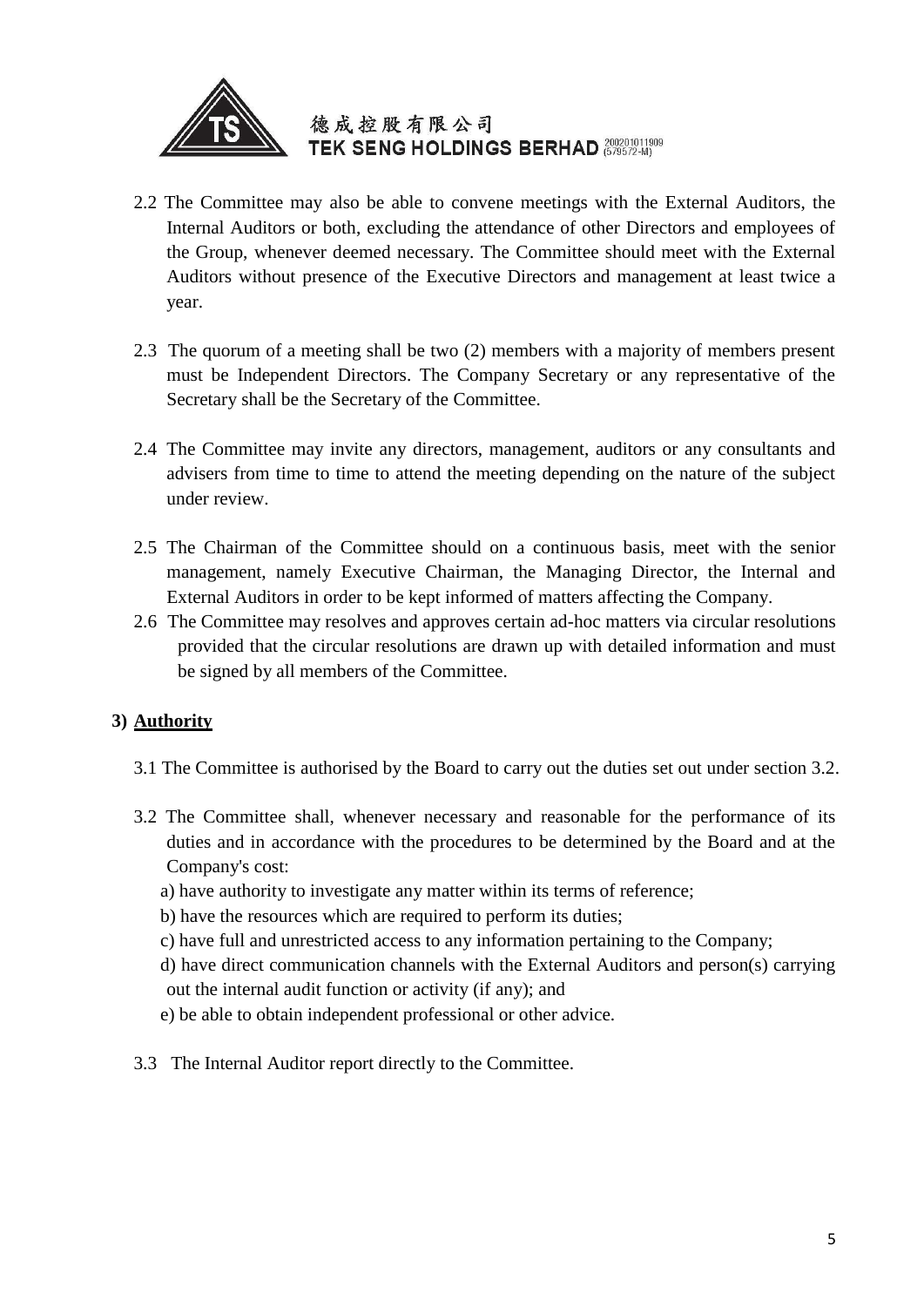

#### **4) Functions and Responsibilities:**

The functions and responsibilities of the Committee shall include the following:

- 4.1 To discuss and liaise with the External Auditors to ensure the smooth implementation of the audit plan, review and forward the evaluation of the system of internal controls and audit report to the Board;
- 4.2 To review the assistance given by employees of the Group to the External Auditors;
- 4.3 To review the effectiveness of internal control systems and the findings of the Internal Auditors, if available;
- 4.4 To review quarterly report and annual financial statements prior to the approval of the Board, focusing particularly on;
	- i) changes in or implementation of major accounting policy changes;
	- ii) significant and unusual events; and
	- iii)compliance with accounting standards and other legal requirements.
- 4.5 To review any related party transactions and conflict of interest situation that may rise within the Company and the Group including any transaction, procedure or course of conduct that raise questions of management integrity;
- 4.6 To assess and make recommendations concerning the appointment, re-appointment or resignation of the External Auditors and their remuneration to the Board;
- 4.7 To review the adequacy of the scope, functions, competency and resources of the Internal Audit functions and that it has the necessary authority to carry out its work;

4.8 To assess the performance of the Internal Auditors and to approve any appointment, resignation or termination of the Internal Auditors;

4.9 To prepare Audit & Risk Management Committee Report and review the Statement on Risk Management of Internal Control;

4.10 To engage in any other topics as requested by the Board or in accordance with the Main Listing Requirement.

The Committee shall report to the Board at every quarterly meeting.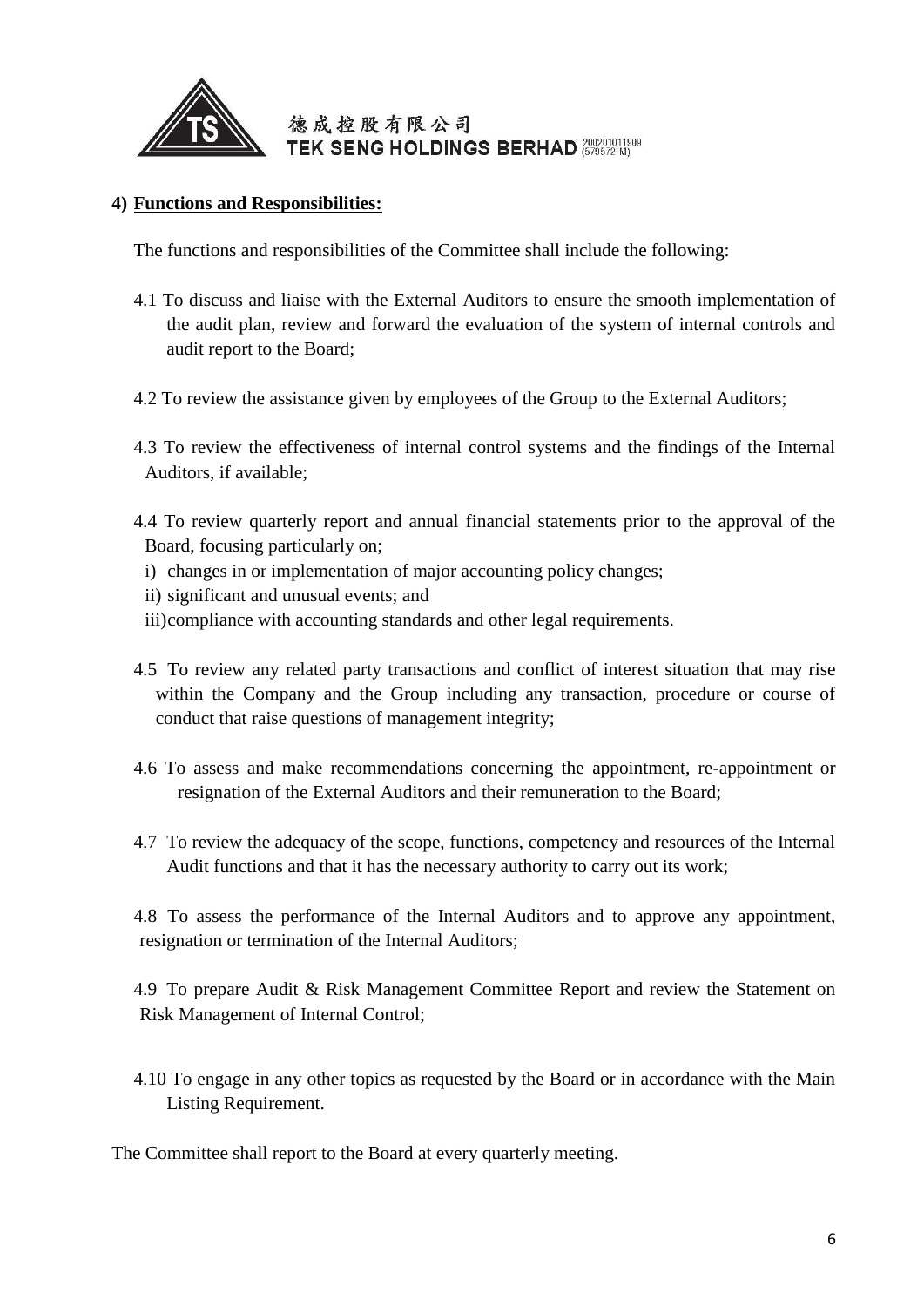

### **TERMS OF REFERENCE OF NOMINATING COMMITTEE**

#### **1) Appointment/Composition**

- 1.1 The Nominating Committee shall be appointed by the Board of Directors.
- 1.2 The Nominating Committee shall consist of not less than two (2) members.
- 1.3 All the Nominating Committee members must be non-executive directors, with a majority of them being independent directors.
- 1.4 The chairman of the Nominating Committee must be an independent director and shall be appointed by the Board of Directors. In the absence of the chairman of the Nominating Committee, the remaining members present shall elect one of their numbers to chair the meeting.

#### **2) Meetings**

- 2.1 The Nominating Committee shall meet at least once a year and at such times, whenever they deemed necessary.
- 2.2 The quorum of the Nominating Committee meeting shall be two (2) members.
- 2.3 The Company Secretary or the representative of the Company Secretary shall act as the secretary of the Nominating Committee.
- 2.4 Participants may be invited from time to time to attend the Nominating Committee meeting depending on the nature of the subject under review. These participants may include the executive directors, the chief executive officer, the head of Human Resource and external advisers or experts.
- 2.5 The Nominating Committee may resolves and approves certain ad-hoc matters via circular resolutions provided that the circular resolutions are drawn up with detailed information and must be signed by all members of the Nominating Committee.

### **3) Authority**

- 3.1 The Nominating Committee is authorised by the Board of Directors to carry out the duties mentioned below and the other directors and employees shall give all assistance that is necessary to enable the Nominating Committee to discharge its duties.
- 3.2 The Nominating Committee shall, whenever necessary and reasonable for the performance of its duties and at the Company's cost to obtain independent professional or other advice.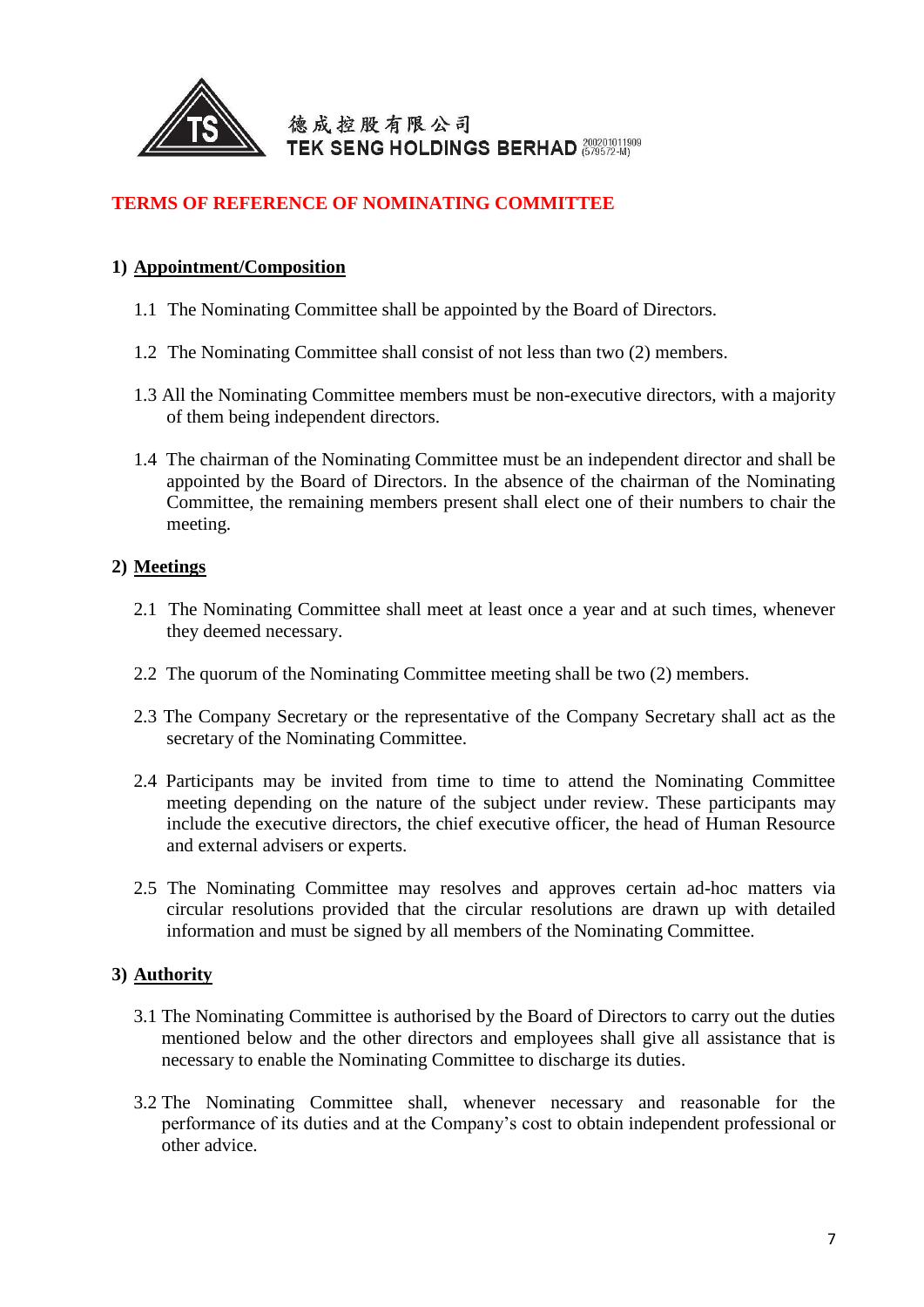

#### **4) Duties and Responsibilities**

4.1 To annually assess the Board as a whole, the Board Committees and each individual directors;

- 4.2 To annually assess independence of the independent directors;
- 4.3 To annually assess the term of office and performance of the Audit & Risk Management Committee and each of its members;
- 4.4 To annually assess the senior management;

4.5 To annually assess the trainings attended by the directors and to assess the directors training needs;

- 4.6 To annually assess the composition and the diversity of the Board;
- 4.7 To recommend new candidate and to assess new candidate recommended by the Board and shareholders of the Company for appointment as a director of the Company. In making its recommendations, the Nominating Committee should consider the candidates' –
	- i) Education, skills, knowledge, expertise and experience;
	- ii) Professionalism, inter-personal skills and integrity;
	- iii)In the case of candidate for the position of independent directors, to evaluate the candidate's ability and time commitment in discharging his responsibilities/functions as expected from the role of independent directors.
- 4.8 To review and recommend to the Board, the appointment and continuation in office of any independent directors who have reached the tenure of nine (9) years and above.
- 4.9 To review and recommend to the Board, the re-election of directors who retire by rotation pursuant to the provision of the Company's Constitution, having due regard to their performance, skills and experience required.
- 4.10 To review the term of office and performance of the Committee and each of its members at least once every three (3) years to determine whether such Committee and members have carried out their duties in accordance with their terms of reference.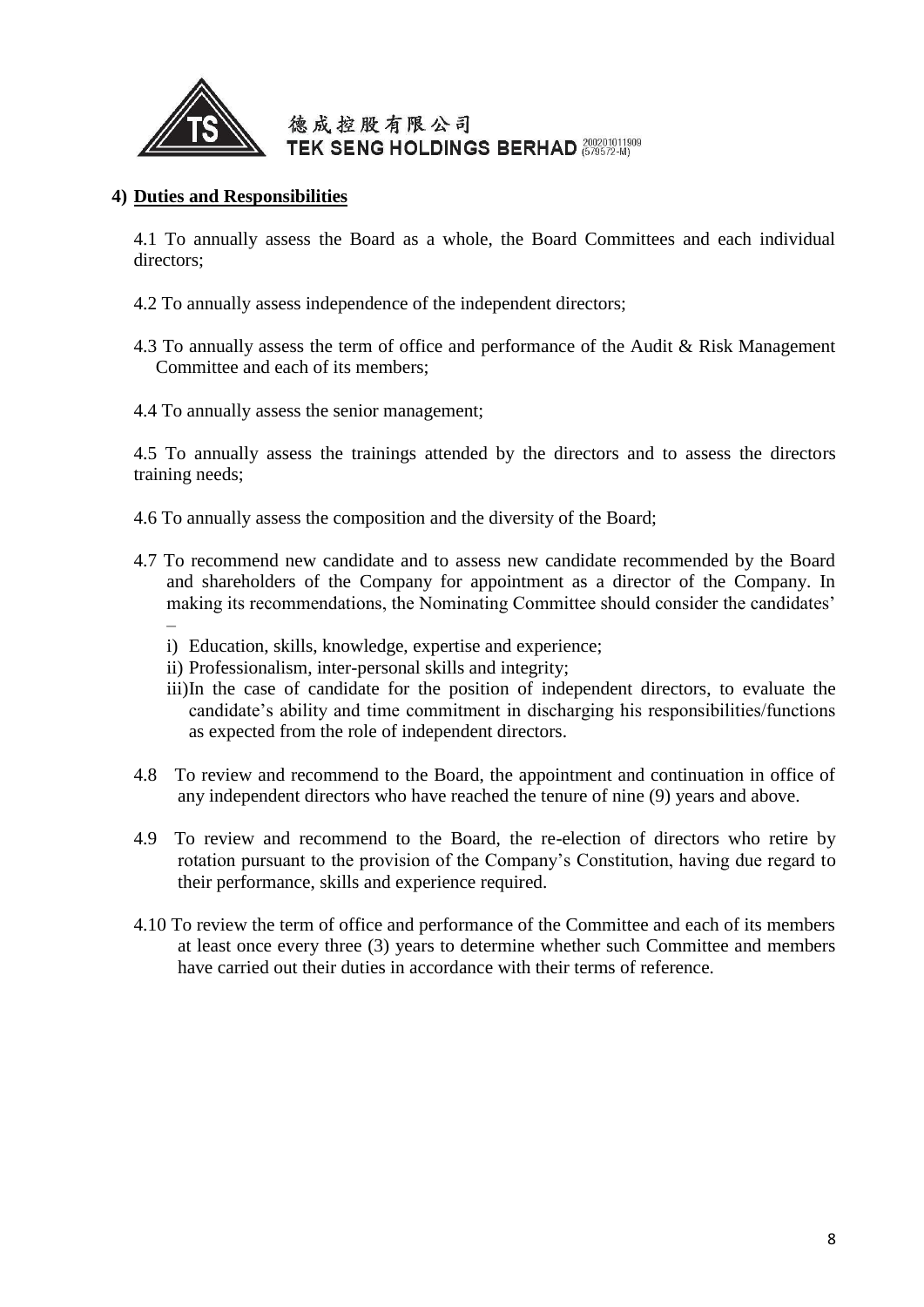

#### **TERMS OF REFERENCE OF REMUNERATION COMMITTEE**

#### **1) Appointment / Composition**

- 1.1 The Remuneration Committee shall be appointed by the Board of Directors.
- 1.2 The Remuneration Committee shall consist of not less than three (3) members, comprising wholly independent directors.
- 1.3 The Chairman of the Remuneration Committee must be an independent director and shall be appointed by the Board of Directors. In the absence of the chairman of the Remuneration Committee, the remaining members present shall elect one of their number to chair the meeting.

#### **2) Meeting**

- 2.1 The Remuneration Committee must meet at least once a year.
- 2.2 The quorum of the Remuneration Committee meeting shall be two (2) members.
- 2.3 The Company Secretary or the representative of the Company Secretary shall act as the secretary of the Remuneration Committee.
- 2.4 Participants may be invited from time to time to attend the meeting depending on the nature of the subject under review. These participants may include the Executive Directors, Division Heads, representatives from Internal Auditors, External Auditors and any other experts, where relevant.
- 2.5 The Remuneration Committee may resolves and approves certain ad-hoc matters via circular resolutions provided that the circular resolutions are drawn up with detailed information and must be signed by all members of the Remuneration Committee.

#### **3) Authority**

- 3.1 The Remuneration Committee is authorised by the Board of Directors to carry out the duties mentioned below and the other directors and employees shall give all assistance that is necessary to enable the Remuneration Committee in discharging its duties.
- 3.2 The Remuneration Committee shall, whenever necessary and reasonable for the performance of its duties and at the Company's cost to obtain independent professional or other advice.

#### **4) Functions / Responsibilities**

- 4.1 To establish and recommend to the Board, the remuneration policy of the Group
- 4.2 To review and recommend to the Board, the remuneration package of executive directors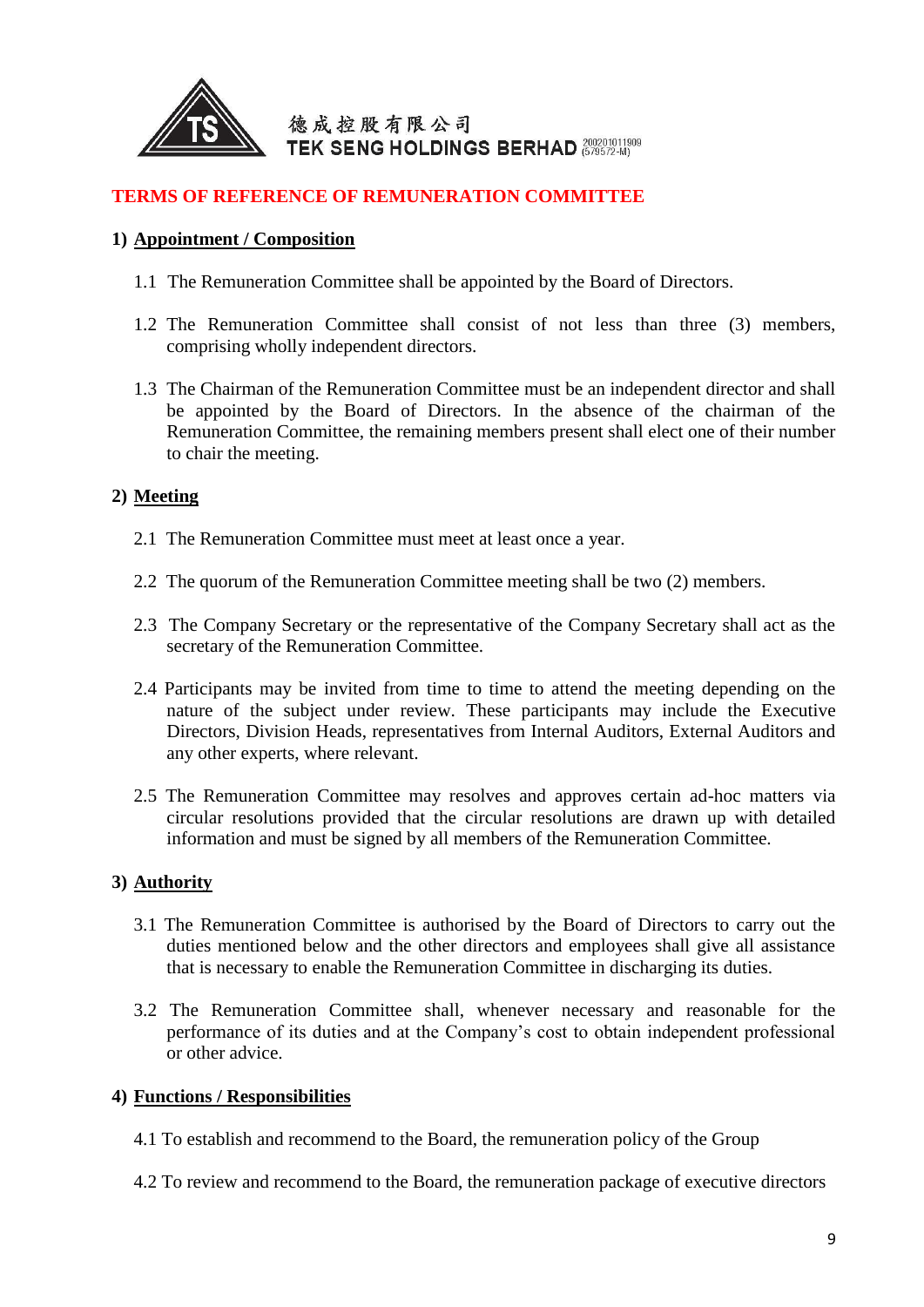

- 4.3 To review and recommend to the Board, the directors' fees for shareholders' approval at the Annual General Meeting
- 4.4 To review and recommend to the Board, the directors' benefits of non-executive directors for shareholders' approval at the Annual General Meeting
- 4.5 To consider other remunerations or rewards to retain and attract directors.

## **Composition and Board Balance**

- 1. The Board comprises four (4) non-independent executive directors and three (3) independent non-executive directors.
- 2. The composition equips the Board with the necessary skills of business, financial and technical experience to effectively lead and control the Company. The Board may appoint a Senior Independent Director to whom shareholders' concerns can be conveyed if there are reasons that contacts through the normal channels of the Executive Chairman or the Managing Director have failed to resolve them.

## **Appointment**

- 1. No candidate shall be considered for appointment as independent director if he is a former key audit partner until at least three (3) years after he/she ceases to be a partner of the firm last served as the Company's external auditors.
- 2. The directorships held by the candidate at any one time must not exceed five (5) directorships in public listed companies.
- 3. The candidate must be able to commit sufficient time to effectively discharge his role as a director of the Company.
- 4. The appointment of a new director is a matter of consideration and decision by the Board as a whole upon recommendation from the Nominating Committee.
- 5. The Company Secretary has the responsibility in ensuring that the relevant procedures relating to the appointment of a new director is properly executed.
- 6. The new director must attend the Mandatory Accredited Programme (MAP) as required by Bursa Malaysia Securities Berhad. Subsequently, he is encouraged to attend trainings and determine his own training needs to update or increase his knowledge in relation to developments of laws and regulations and the business environment.
- 7. All directors are expected to:
	- i. provide independent opinions to the fact-finding, analysis and decision making process of the Board, based on their experience and knowledge;
	- ii. consider viewpoints from other Board members; make decisions and recommendations for the best interest of the Company collectively;
	- iii. keep abreast of the latest corporate governance guidelines in relation to the Board as a whole; and
	- iv. continuously seek out best practices in terms of the processes utilised by the Board, following which these should be discussed with the rest of the Board for possible adoption.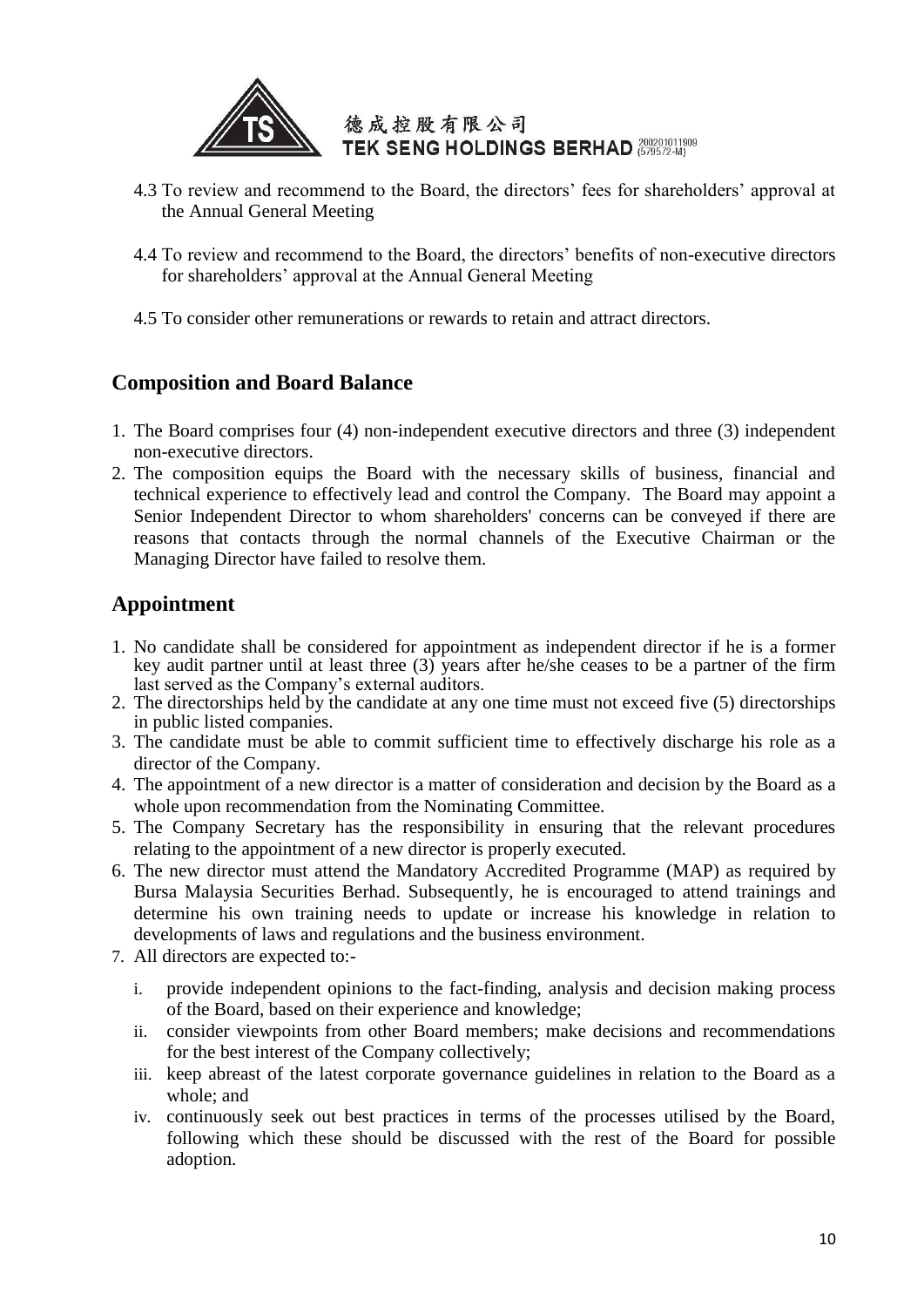

## **Re-election/Re-appointment**

- 1. One-third (1/3) of the Directors are subject to retirement by rotation yearly or at the interval of every three (3) years.
- 2. Independent directors who have served more than nine (9) years is subject to annual shareholders' approval.
- 3. ID who have served more than twelve (12) years is subject to annual shareholders' approval though a two tier voting process.

# **Supply of Information**

- 1. The directors are provided with timely and quality information and in a form and manner appropriate for them to discharge their duties effectively.
- 2. The management is responsible in providing the Board with the required information in an appropriate and timely manner. If the information provided by the management is insufficient, the Board will make further enquiries where necessary to which the persons responsible will respond as fully and promptly as possible.
- 3. All directors have access to the advice and services of the Company Secretaries in carrying out their duties and to ensure all rules, requirements and regulations are complied with.
- 4. All directors may obtain further information which they may require in discharging their duties such as seeking independent professional advice at the Company's expense, if necessary. Before incurring any professional fees, the Director's concerned must seek the approval of the Board.
- 5. A comprehensive Board papers will be circulated to all directors at least seven (7) days before the meeting.
- 6. The Board papers shall amongst others, include the following:
	- i. Financial reports of the Company;
	- ii. Reports by Management;
	- iii. Reports by Internal Auditors;
	- iv. Minutes of the meetings of Board Committees held
	- v. Directors' and Principal Officers' dealings in securities of the Company; and
- 7. Minutes of Board and Board Committees' meetings are kept by the Company Secretary at the registered office and are available for inspection by any director during office hours.

# **TENURE OF DIRECTORS**

There is no fixed term of appointment but all directors are subject to retirement by rotation at least once every three (3) years and shall, then be eligible for re-election.

The tenure of an independent director should not exceed a cumulative term of nine (9) years. Upon completion of the nine (9) years, the Board has to justify and seek shareholders' approval for him to retain as an independent director of the Company. In the event, the independent director has served more than twelve (12) years, the Board shall seek shareholders' approval vide a two tier voting process.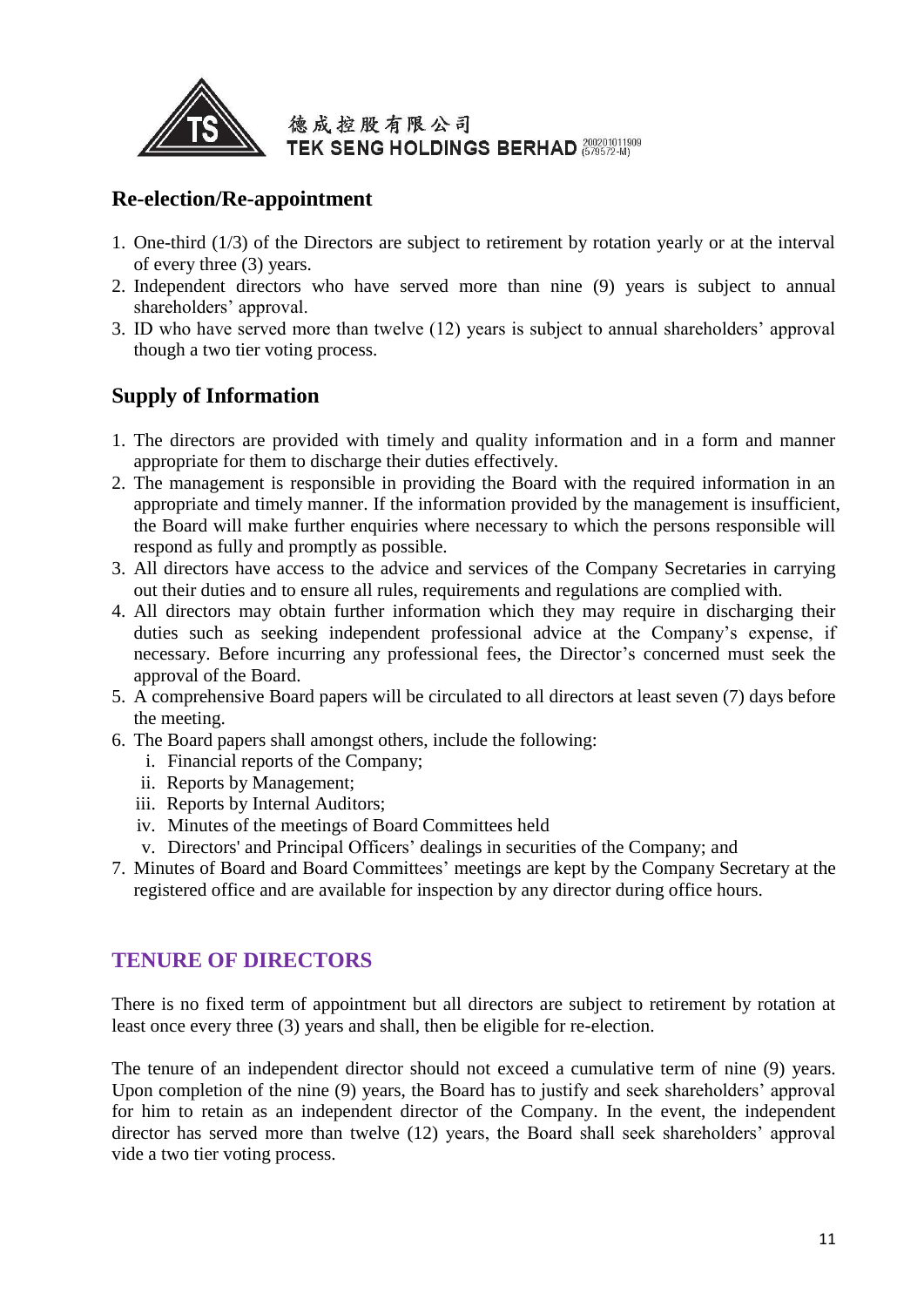

## **SUCCESSION PLANNING**

The Board is responsible for the succession planning of the Group.

The succession plan policy shall include but not limited to talent identification, talent retention, internal development of key management, external sourcing, training, leadership development and the fixing of competitive compensation of key management.

### **DIRECTORS TRAINING**

Any director appointed to the Board is required to complete the Mandatory Accreditation Programme (MAP) within four (4) months from the date of appointment.

Continuous training is important to enable the directors to effectively discharge their duties. The Directors assess their own individual training needs.

A new director on his/her first appointment shall go through an induction programme including presentations from the senior management (if deemed necessary) aimed at strengthening their understanding of the Company, the business, the environment and markets in which the Company operates.

## **BOARDROOM DIVERSITY**

- 1. The Board has to maintain a harmonious environment of people irregardless of gender, ethnicity, nationality, religion, age or status in its boardroom, workplace including all business dealings in achieving an environment free of harassment and discrimination.
- 2. The strategic aim of the Company's Boardroom Diversity is to attract, retain and develop a diverse team of competent and skilled directors towards the delivery of the Company's objectives.
- 3. Selection of candidates will be based on a range of diversity perspectives, including but not limited to professional experiences, business experiences, skills, knowledge, gender, age, ethnicity and educational background. The ultimate decision will be based on merit and contribution that the selected candidates will bring to the Board. The Board's composition (including gender, ethnicity and age) will be disclosed in the Company's Annual Report.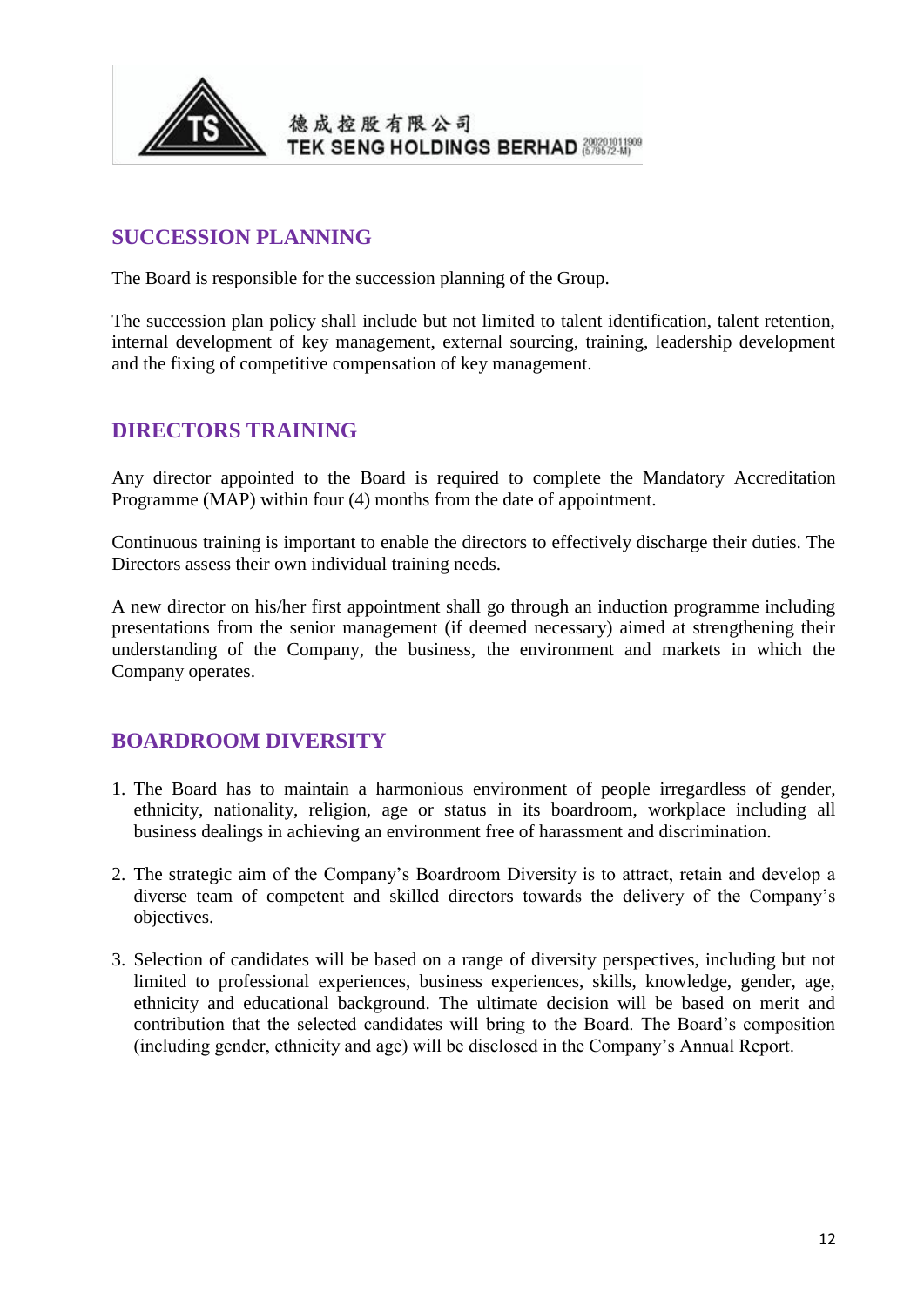

## **CONFLICT OF INTEREST SITUATION**

- 1. The directors must disclose to the Board any potential conflicts of interest which may exist or be thought to exist as soon as they become aware of the issue;
- 2. If a conflict or potential conflict situation exists, it is required that the interested director shall be abstained from discussions and deliberations and voting and must not vote on the resolution approving the transactions;
- 3. The Board has established the Review Procedures for Related Party Transactions to ensure the transactions with interested persons are undertaken on normal commercial terms and are consistent with the Group's usual business practices and policies, which are generally no more favorable than those extended to unrelated third parties;
- 4. Each Director is required to disclose the interests / directorships / shareholdings in other companies to the Company Secretary and the list shall be updated periodically;
- 5. The Audit & Risk Management Committee is entrusted to review related party transactions and conflict of interest situations and ensure that the transactions are not prejudicial to the interests of the Company or its non-controlling shareholders.

### **SHARE DEALINGS**

- 1. The directors, principal officers of the Group and including persons who have access or are privy to price-sensitive information must strictly observe the provisions of the Listing Requirements as to dealings in the securities of the Company during Closed Period and Outside Closed Period.
- 2. Closed period means a period commencing from thirty (30) calendar days before the targeted date of announcement to Bursa Securities of the quarterly results, up to the date of announcement of the quarterly results.
- 3. The directors and principal officer are prohibited to be involved with the dealings in the securities unless the procedures relating to dealing in securities during Closed Period have been complied.
- 4. The following procedures in regards to dealings in the securities of the Company during Closed Period must be adhered to –
	- i. The director or principal officer (Affected Person) must give notice on his intention to deal in the securities and inform his current shareholdings to the Company;
	- ii. Upon receipt of such notice, the Company must immediately announce to Bursa Securities;
	- iii.The proposed dealing can only be effected one (1) full market day after the announcement;
	- iv.The Affected Person must give notice of his dealings in writing to the Company Secretary within one (1) full market day after the dealing; and
	- v. Upon receipt of such notice, the Company must immediately announce to Bursa Securities.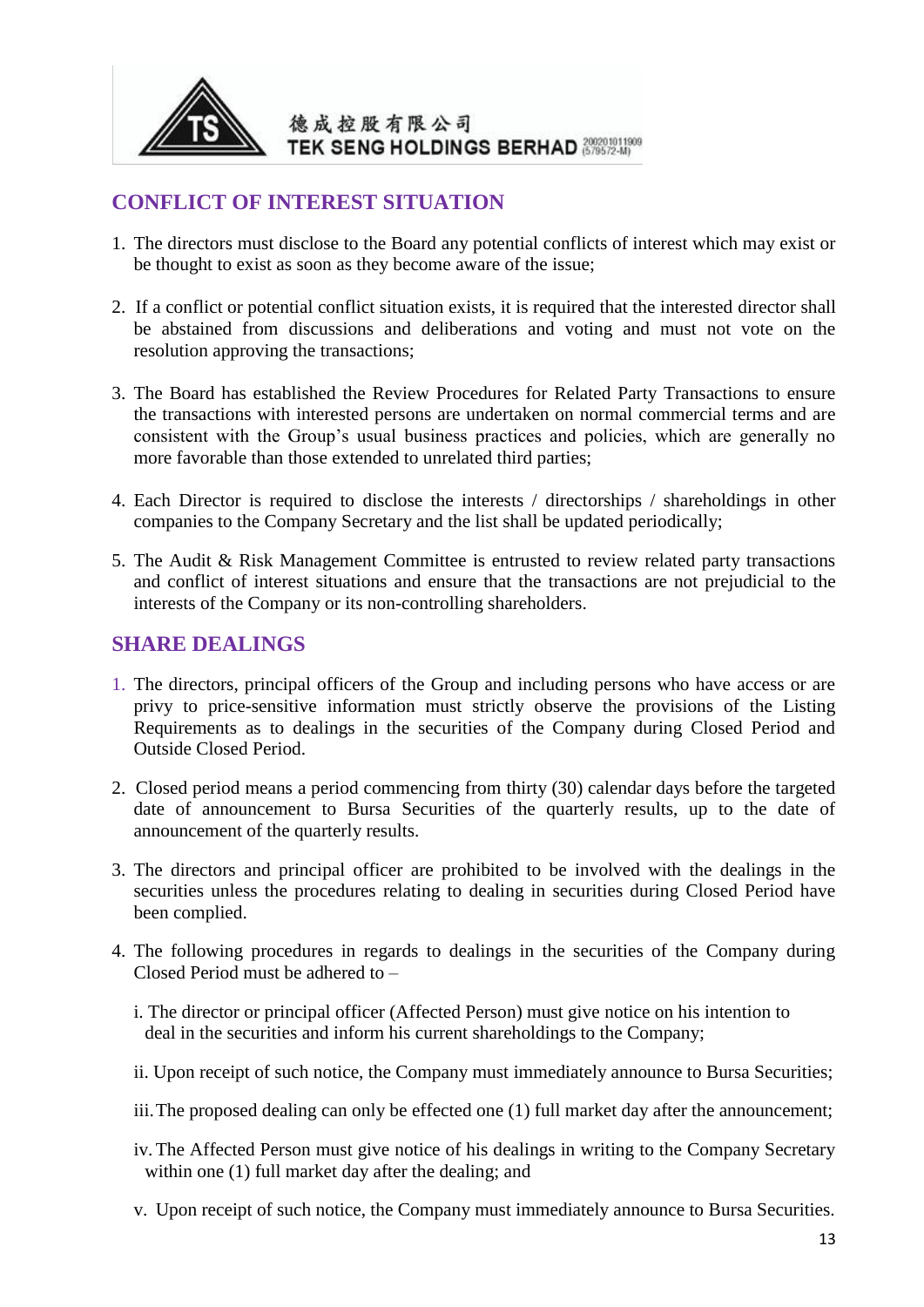

- 5. Persons connected to directors and principal officer are also to abstain from dealing if they are in possession of the price sensitive information.
- 6. Any directors or principal officers if they dealt in the securities of the Company outside Closed Period must inform the Company Secretary within, and in any event not later than three (3) market days after the dealing has occurred.

## **FINANCIAL REPORTING**

#### **(a) Transparency and Integrity**

- 1. The Board is committed to provide a balanced, clear and comprehensive assessment of the Group's financial position and prospects by making sure the financial statements and quarterly announcements are prepared in accordance with the provisions of the Companies Act, 2016 ("the Act") and applicable approved accounting standards;
- 2. The Board ensures that the financial statements are prepared so as to give a true and fair view of the current financial status of the Company and uphold integrity in financial reporting;
- 3. The Board is assisted by the Audit & Risk Management Committee in reviewing the appropriateness of accounting policies applied by the Group as well as the changes in these policies.
- 4. The Audit & Risk Management Committee also assists the Board in overseeing the financial reporting process and the quality of the financial reporting.
- 5. The Audit & Risk Management Committee reviews and monitors the accuracy and integrity of the Group's annual and quarterly financial statements for announcement to the public within the stipulated time frame.

#### **(b) External Auditors**

- 1. The Board is committed to maintain a transparent and professional relationship with the Group's external auditors through the Audit & Risk Management Committee;
- 2. The Group's external auditors are invited to attend the Audit & Risk Management Committee meetings when deemed necessary. The Audit & Risk Management Committee meets the external auditors to review the scope and adequacy of the audit process, the financial statements, their audit findings, internal controls and accounting policies, as and when the need arises; and
- 3. Appointment of the Company's External Auditors is subject to the approval of shareholders at Annual General Meetings. The Company's External Auditors have to retire during the AGM every year and be re-appointed by shareholders for the ensuing year at the remuneration to be determined by the Board.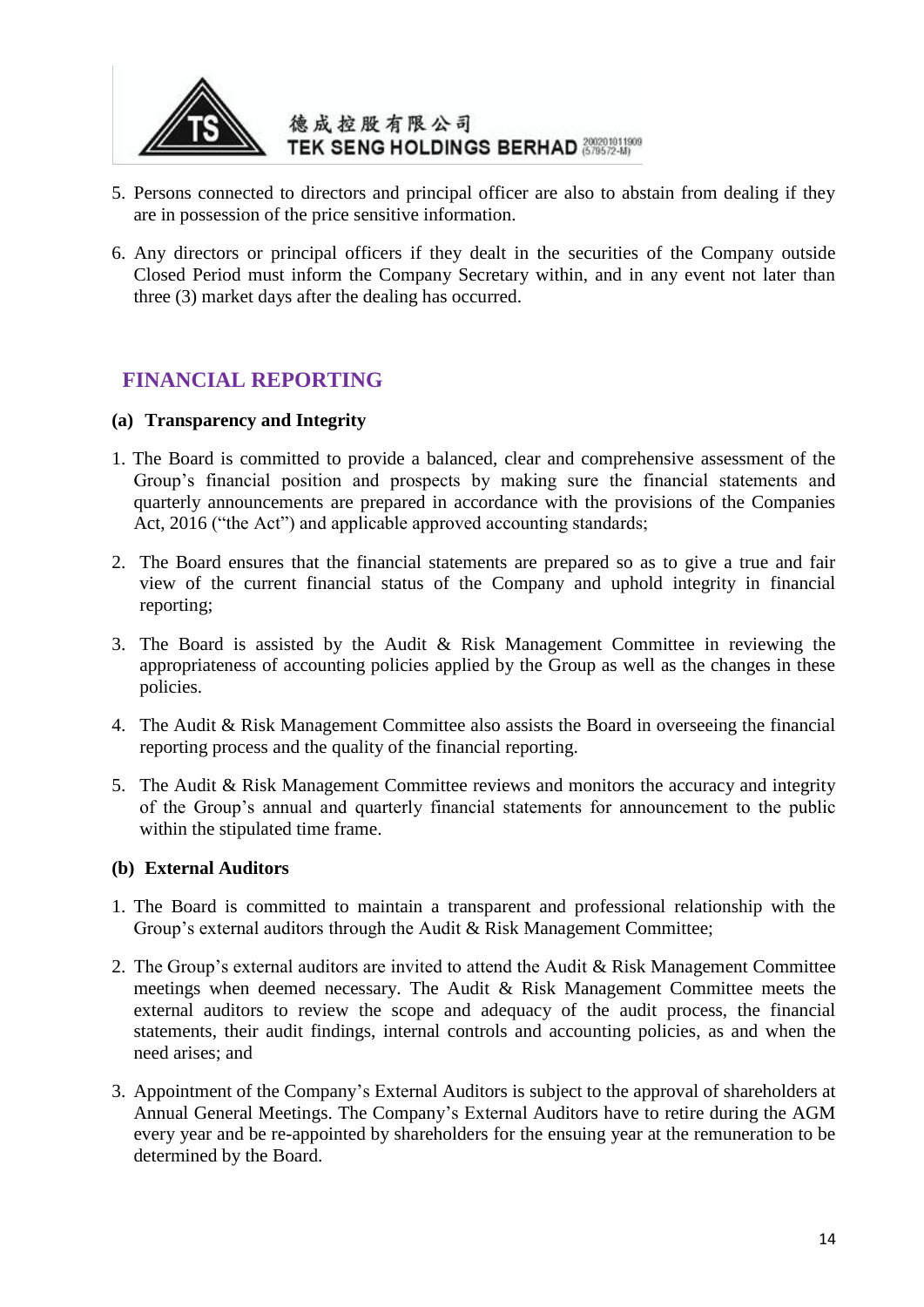

### **BOARD MEETINGS**

- 1. The Board should meet in person as least once every quarter to facilitate the discharge of their responsibilities.
- 2. It is expected that each director makes every effort to attend each Board meeting and each meeting of any Board Committee on which he/she sits.
- 3. Each director should be familiar with the agenda for each meeting, having carefully reviewed all materials distributed in advance of the meeting, and be prepared to participate actively in the meeting and to discuss all scheduled items of business.
- 4. Members of the management who are not directors may be invited to attend and speak at meetings on matters relating to their sphere of responsibilities.
- 5. A Director must attend at least 50% of the Board meetings held in each financial year, and must not appoint another person to attend or participate in a Board meeting on his/her behalf.
- 6. The office of a Director shall become vacant if he/she-
	- (a) becomes of unsound mind;
	- (b) becomes bankrupt;
	- (c) is absent from more than 50% of the total Board meetings of the Company held during the financial year;
	- (d) is convicted by a court of law, whether within Malaysia or elsewhere; or

# **GENERAL MEETINGS**

- 1. The Company regards the AGM as an important event in the corporate calendar of which all directors and senior management should attend.
- 2. The Chairman encourages active participation by the shareholders during the AGM.
- 3. Board members and senior management will be present to respond to any questions raised from the shareholders. The Company's external auditors are also present to address issues relating to the audits and the auditors' reports.

## **INVESTORS RELATIONS AND SHAREHOLDER COMMUNICATION**

- 1. The Board ensures the timely release of financial results on a quarterly basis to provide shareholders with an overview of the Company's performance and operations in addition to the various announcements made during the year.
- 2. The Company's website provides easy access to corporate information pertaining to the Company and its activities and is continuously updated.